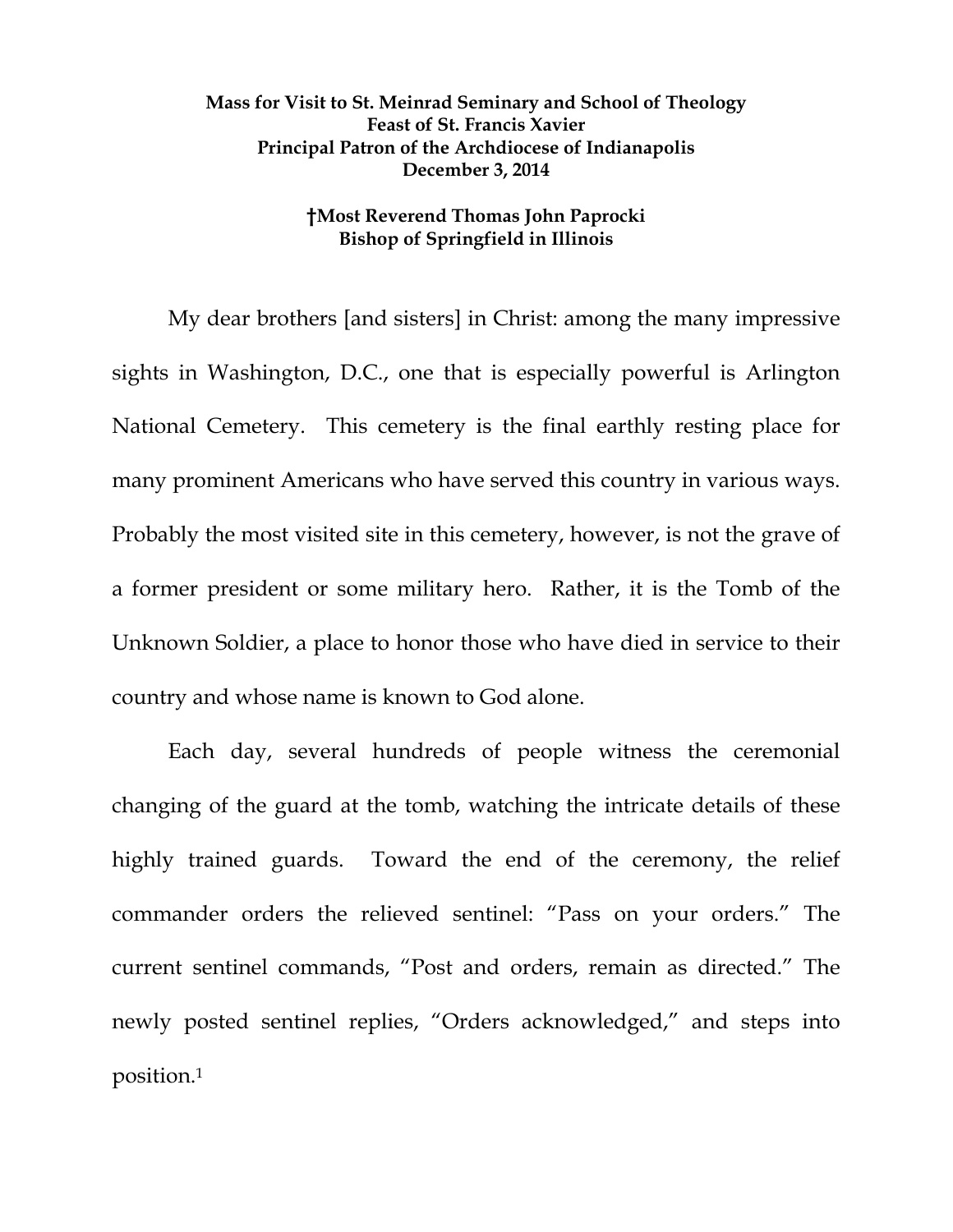Orders play an important role in life of one involved in the military. Much of their activity is based on the orders that they have received from their superiors. The orders are taken very seriously, as they try to observe them with a great deal of accuracy and attention. This aspect of military life provides a helpful parallel to the life of faith. In fact, the Church often uses terms from the military to describe different aspects of the faith. We speak of the Church here on earth as the Church Militant and we are sometimes referred to as Christian soldiers who make up the Lord's army as we struggle against the evils of this world and against the devil.

In our Gospel for today's Mass, we hear Jesus issuing His marching orders to His most trusted soldiers, the Apostles, as He prepares to ascend to His Father in Heaven. He instructs them to "Go into the whole world and proclaim the Gospel to every creature" (Mark 16:15). Just as the orders for the guards of the Tomb of the Unknown Soldier remain the same each and every day, so too do these final orders from our Lord apply to every generation.

Today, we celebrate the feast of one those great soldiers, St. Francis Xavier. He stands out as one who received these orders from the Lord and gave himself completely to fulfilling that command with great energy and

2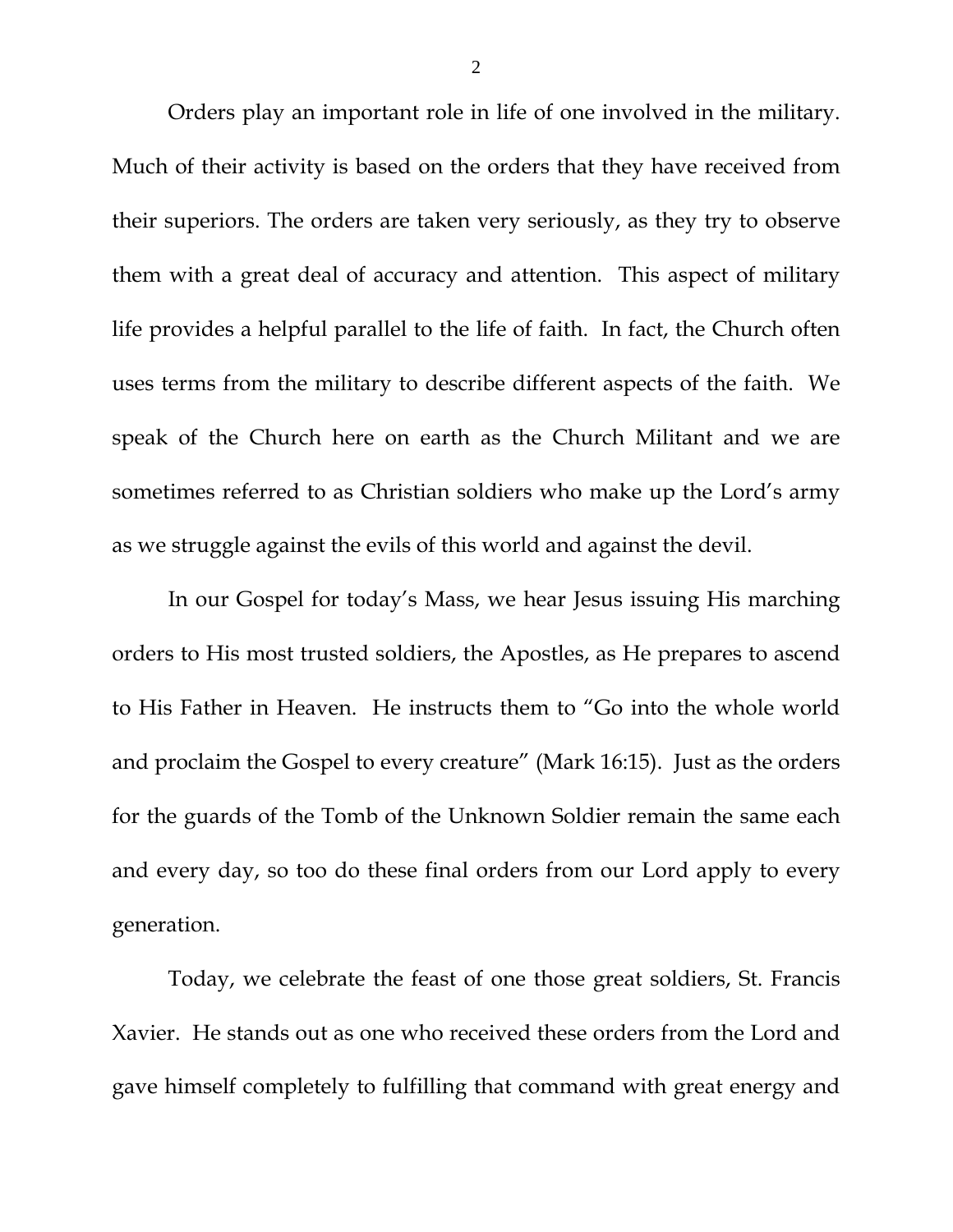attention. St. Francis Xavier was one of the initial members of the Society of Jesus, founded by a former soldier, St. Ignatius of Loyola. St. Ignatius had a great desire to work for the salvation of souls, bringing the Good News of the Gospel in obedience to Christ's command to the Apostles. This desire for souls was shared by St. Francis Xavier as we read in today's Office of Readings, where we hear him speak of the great need for missionaries as he writes:

Many, many people hereabouts are not becoming Christians for one reason only: there is nobody to make them Christians. Again and again I have thought of going round the universities of Europe, especially Paris, and everywhere crying out like a madman, riveting the attention of those with more learning than charity: "What a tragedy: how many souls are being shut out of heaven and falling into hell, thanks to you!"2

This missionary zeal for the salvation of souls is one that we are all invited to embrace, for it is at the heart of the desire of Christ for His people and it is what has been commanded of us from Him. In a particular way, for those of us who are preparing for or already serving in priestly ministry, this is at the very core of our mission. The Decree on the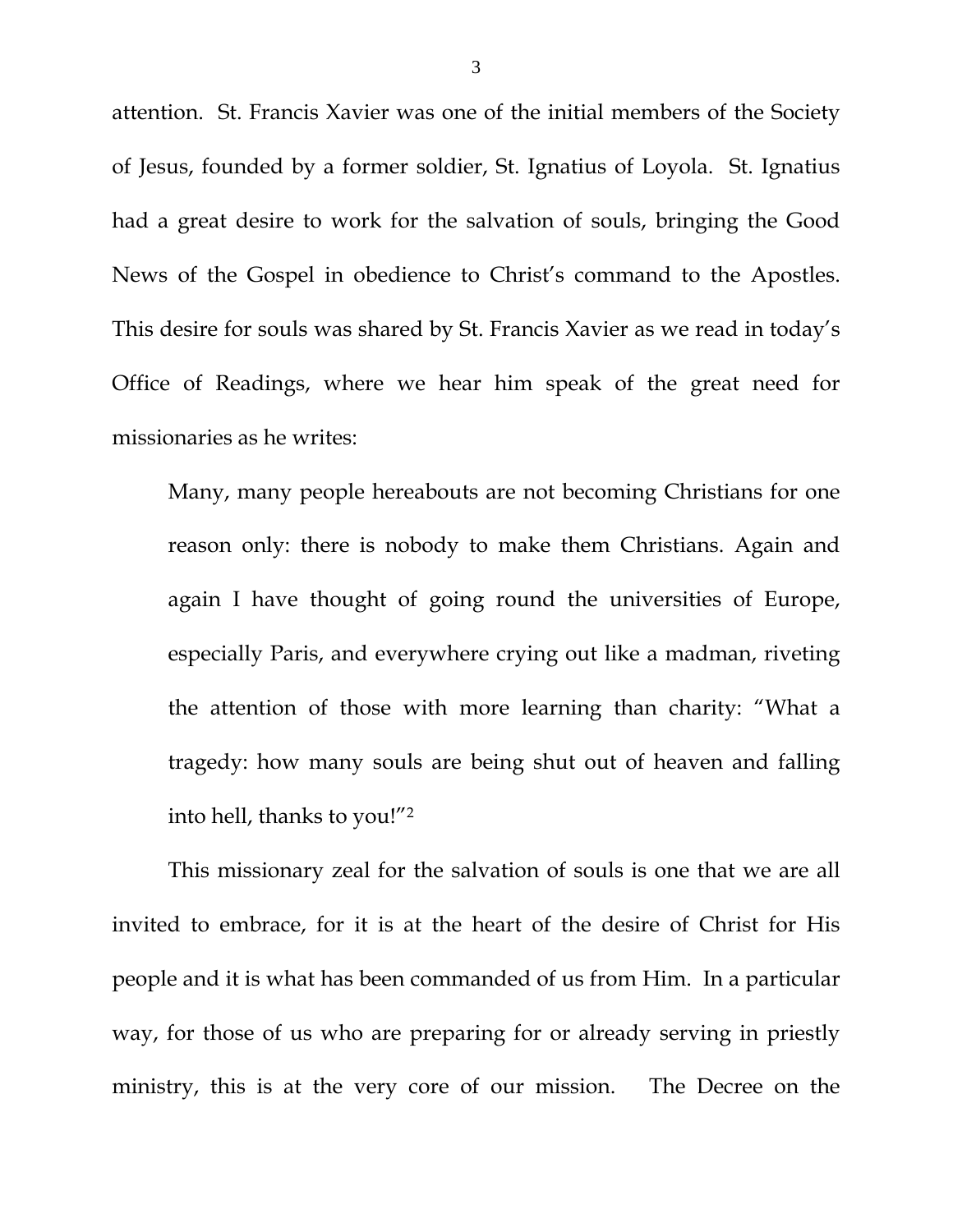Ministry and Life of Priests from the Second Vatican Council makes this clear with the following words:

The spiritual gift which priests receive at their ordination prepared them not for a sort of limited and narrow mission but for the widest possible and universal mission of salvation "even to the ends of the earth" (Acts 1:8), for every priestly ministry shares in the universality of the mission entrusted by Christ to his apostles. 3

This feast day of St. Francis Xavier is a good opportunity for each of us to reflect on the privilege that we have received in being invited to share so intimately in this important work of spreading the faith. It should also challenge us to understand the obligations that are expected of us so that we might empty ourselves of our own human passions and agendas that stand in the way of our spending ourselves for the glory of God and the salvation of souls. In both of these regards, St. Francis Xavier stands out as a model for each of us to seek to imitate.

Living a life totally consecrated to Christ and His Church will only be possible if we have built our lives on that firm foundation of a life centered on Him. Each day, we pray and participate in the celebration of the Mass, not out of a sense of obligation or duty, but out of a desire to grow in love